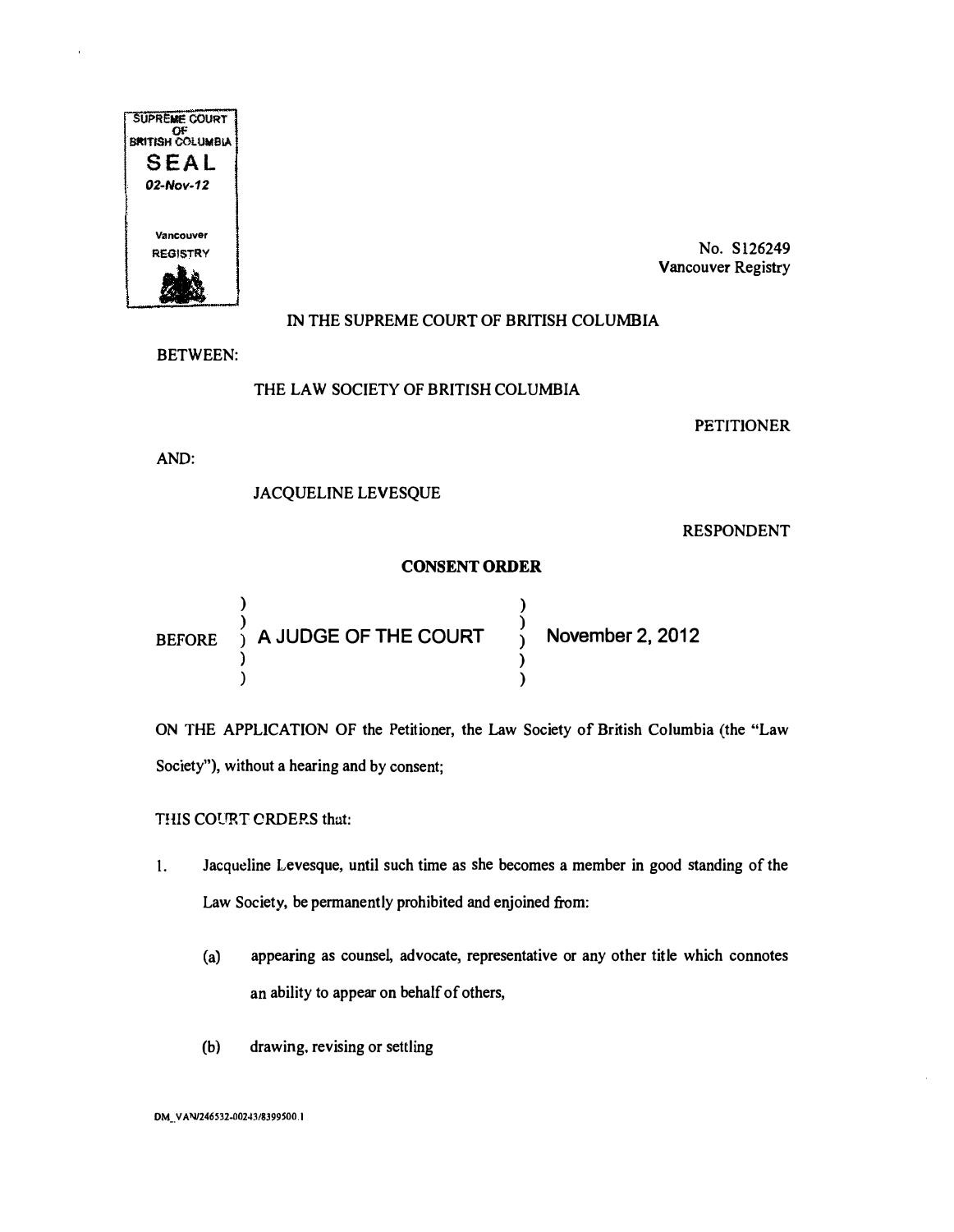- (i) a petition, memorandum, notice of articles or articles under the Business Corporations Act, or an application, statement, affidavit, minute, resolution, bylaw or other document relating to the incorporation, registration, organization, reorganization, dissolution or winding up of a corporate body,
- (ii) a document for use in a proceeding, judicial or extrajudicial,
- (iii) a will, deed of settlement, trust deed, power of attorney or a document relating to a probate or a grant of administration or the estate of a deceased person,
- (iv) drawing, revising or settling a document relating in any way to a proceeding under a statute of Canada or British Columbia, or
- (v) drawing, revising or settling an instrument relating to real or personal estate that is intended, permitted or required to be registered, recorded or filed in a registry or other public office,
- (c) doing an act or negotiating in any way for the settlement ol; or settling, a claim or demand for damages,
- (d) agreeing to place at the disposal of another person the services of a lawyer,
- (e) giving legal advice,
- (f) making an offer to do anything referred to in paragraphs (a) through (e), and
- (g) making a representation that she is qualified or entitled to do anything referred to in paragraphs (a) through (e).
- 2. Jacqueline Levesque, until such time as she becomes a member in good standing of the Law Society, be permanently prohibited and enjoined from commencing, prosecuting or defending a proceeding in any court, without leave of the court, other than representing